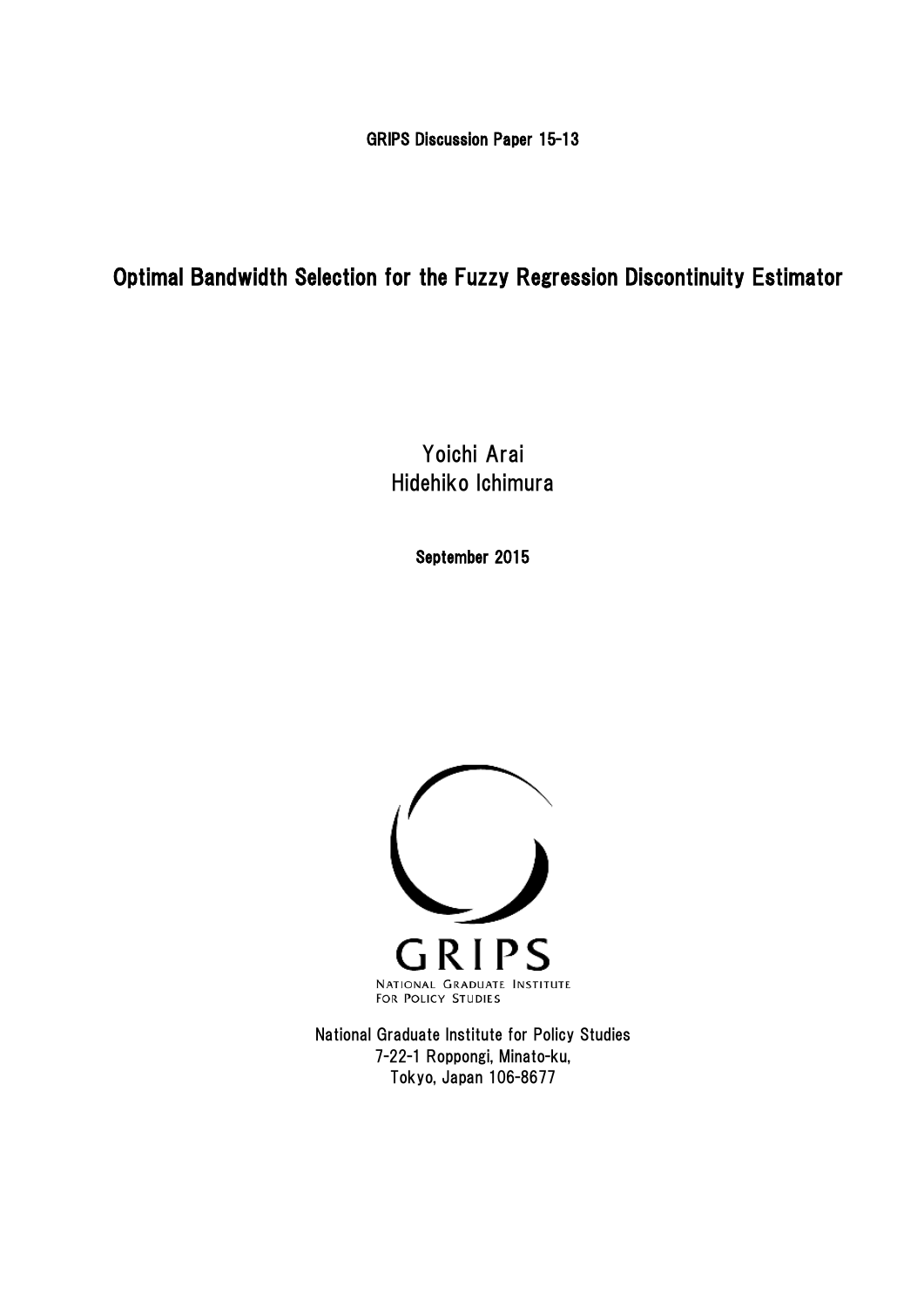# Optimal Bandwidth Selection for the Fuzzy Regression Discontinuity Estimator

Yoichi Arai<sup>∗</sup><sup>a</sup> and Hidehiko Ichimura<sup>b</sup>

<sup>a</sup>National Graduate Institute for Policy Studies (GRIPS), 7-22-1 Roppongi, Minato-ku, Tokyo 106-8677, Japan; yarai@grips.ac.jp

<sup>b</sup>Department of Economics, University of Tokyo, 7-3-1 Hongo, Bunkyo-ku, Tokyo, 113-0033, Japan; ichimura@e.u-tokyo.ac.jp

#### Abstract

A new bandwidth selection method for the fuzzy regression discontinuity estimator is proposed. The method chooses two bandwidths simultaneously, one for each side of the cut-off point by using a criterion based on the estimated asymptotic mean square error taking into account a second-order bias term. A simulation study demonstrates the usefulness of the proposed method.

Key words: Bandwidth selection, fuzzy regression discontinuity design, local linear regression

JEL Classification: C13, C14

<sup>∗</sup>Corresponding Author.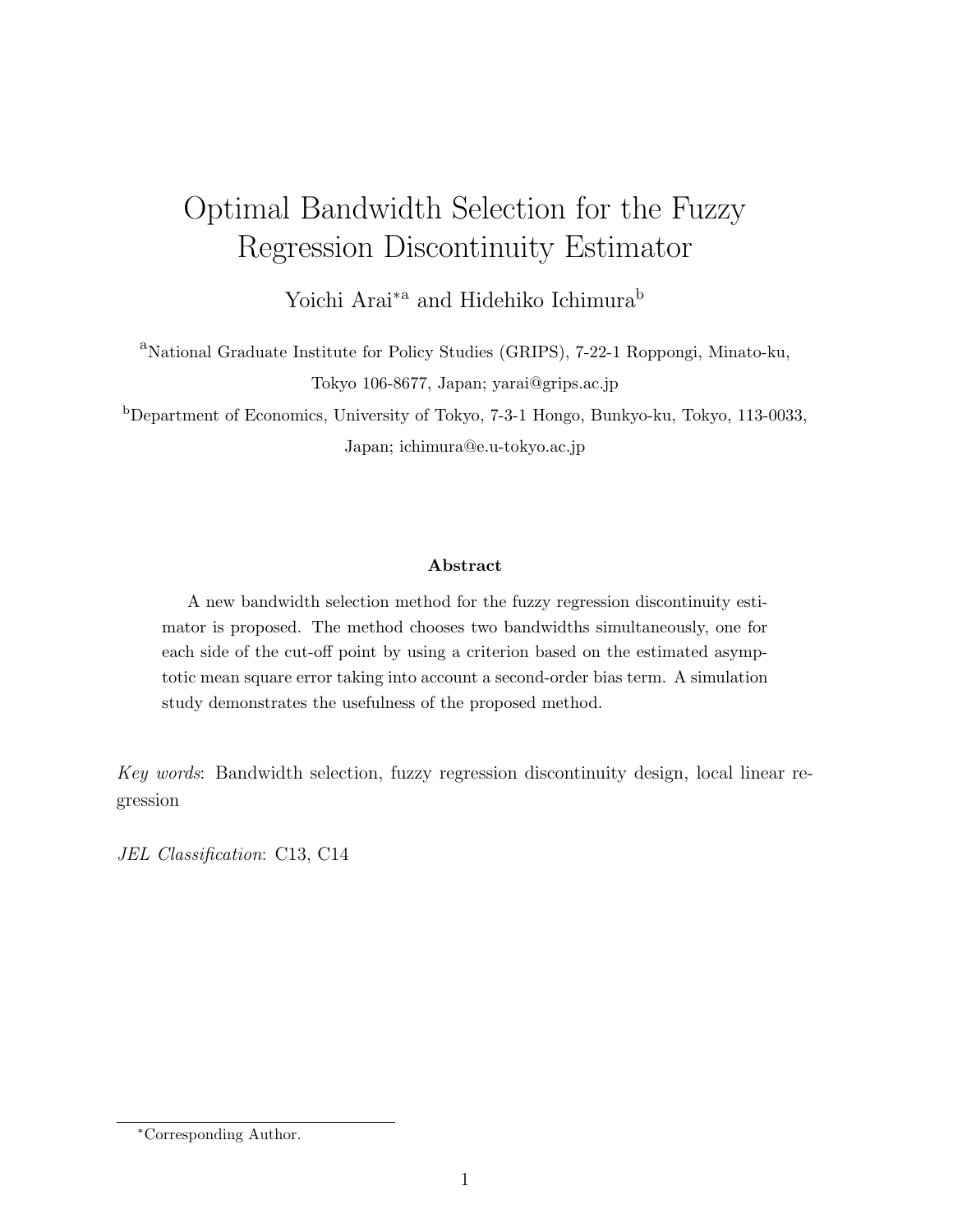### 1 Introduction

The fuzzy regression discontinuity (FRD) estimator, developed by Hahn, Todd, and Van der Klaauw (2001) (hereafter HTV), has found numerous empirical applications in economics. The target parameter in the FRD design is the ratio of the difference of two conditional mean functions, which is interpreted as the local average treatment effect. The most frequently used estimation method is the nonparametric method using the local linear regression (LLR). Imbens and Kalyanaraman (2012) (hereafter IK) propose a bandwidth selection method specifically aimed at the FRD estimator, which uses a single bandwidth to estimate all conditional mean functions.

This paper proposes to choose two bandwidths simultaneously, one for each side of the cut-off point. In the context of the sharp RD (SRD) design, Arai and Ichimura (2015) (hereafter AI) show that the simultaneous selection method is theoretically superior to the existing methods and their extensive simulation experiments verify the theoretical predictions. We extend their approach to the FRD estimator. A simulation study illustrates the potential usefulness of the proposed method.<sup>1</sup>

### 2 Bandwidth Selection of The FRD Estimator

For individual i potential outcomes with and without treatment are denoted by  $Y_i(1)$  and  $Y_i(0)$ , respectively. Let  $D_i$  be a binary variable that stands for the treatment status, 0 or 1. Then the observed outcome,  $Y_i$ , is described as  $Y_i = D_i Y_i(1) + (1 - D_i) Y_i(0)$ . Throughout the paper, we assume that  $(Y_1, D_1, X_1), \ldots, (Y_n, D_n, X_n)$  are i.i.d. observations and  $X_i$  has the Lebesgue density f.

To define the parameter of interest for the FRD design, denote  $m_{Y+}(x) = E(Y_i | X_i =$ x) and  $m_{D+}(x) = E(D_i | X_i = x)$  for  $x \ge c$ . Suppose that  $\lim_{x \searrow c} m_{Y+}(x)$  and  $\lim_{x \searrow c} m_{D+}(x)$ exist and they are denoted by  $m_{Y+}(c)$  and  $m_{D+}(c)$ , respectively. We define  $m_{Y-}(c)$  and  $m_{D-}(c)$  similarly. The conditional variances and covariance,  $\sigma_{Y_j}^2(c) > 0$ ,  $\sigma_{D_j}^2(c) > 0$ ,  $\sigma_{YDj}(c)$ , and the second and third derivatives  $m_{Yj}^{(2)}(c)$ ,  $m_{Yj}^{(3)}(c)$ ,  $m_{Dj}^{(2)}(c)$ ,  $m_{Dj}^{(3)}(c)$ , for

<sup>1</sup>Matlab and Stata codes to implement the proposed method are available at http://www3.grips.ac.jp/~yarai/.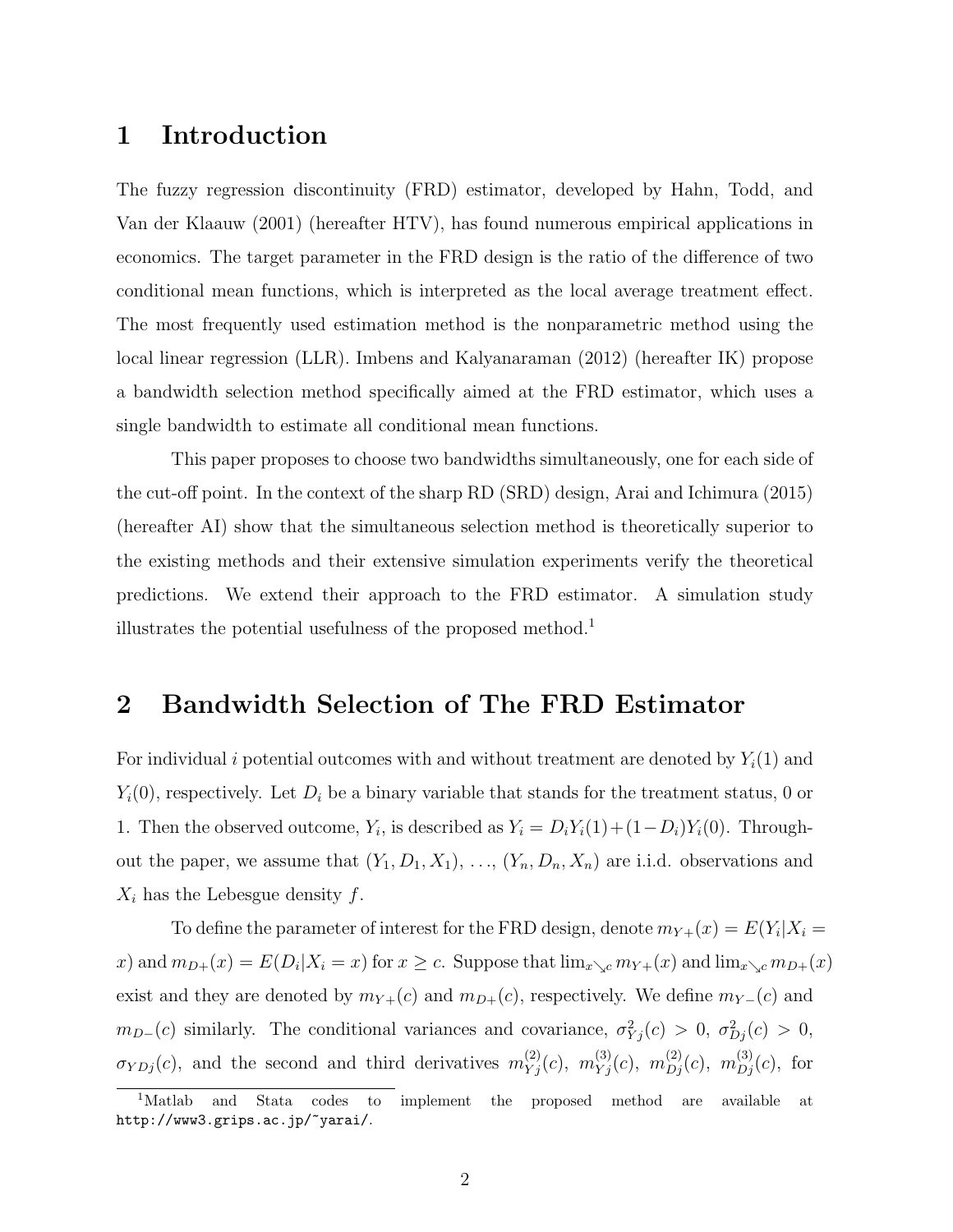$j = +, -$ , are defined in the same manner. We assume all the limits exist and are bounded above.

In the FRD design, the treatment status depends on the assignment variable  $X_i$  in a stochastic manner and the propensity score function is known to have a discontinuity at the cut-off point c, implying  $m_{D+}(c) \neq m_{D-}(c)$ . Under the conditions of HTV, Porter (2003) or Dong and Lewbel (forthcoming), the LATE at the cut-off point is given by  $\tau(c) = (m_{Y+}(c) - m_{Y-}(c))/(m_{D+}(c) - m_{D-}(c)).$  This implies that estimation of  $\tau(c)$ reduces to estimating the four conditional mean functions nonparametrically and the most popular method is the LLR because of its automatic boundary adaptive property (Fan, 1992).

Estimating the four conditional expectations, in principle, requires four bandwidths. IK simplifies the choice by using a single bandwidth to estimate all functions as they do for the SRD design. For the SRD design, AI proposes to choose bandwidths, one for each side of the cut-off point because the curvatures of the conditional mean functions and the sample sizes on the left and the right of the cut-off point may differ significantly. We use the same idea here, but take into account the bias and variance due to estimation of the denominator as well. For simplification, we propose to choose one bandwidth,  $h_+$ , to estimate  $m_{Y+}(c)$  and  $m_{D+}(c)$  and another bandwidth,  $h_-$ , to estimate  $m_{Y-}(c)$  and  $m_{D-}(c)$  because it is also reasonable to use the same group on each side.

#### 2.1 Optimal Bandwidths Selection for the FRD Estimator

We consider the estimator of  $\tau(c)$ , denoted  $\hat{\tau}(c)$ , based on the LLR estimators of the four unknown conditional mean functions. We propose to choose two bandwidths simultaneously based on an asymptotic approximation of the mean squared error (AMSE). To obtain the AMSE, we assume the following:

**ASSUMPTION 1** (i) (Kernel)  $K(\cdot): \mathbb{R} \to \mathbb{R}$  is a symmetric second-order kernel function that is continuous with compact support; (ii) (Bandwidth) The positive sequence of bandwidths is such that  $h_j \to 0$  and  $nh_j \to \infty$  as  $n \to \infty$  for  $j = +, -$ .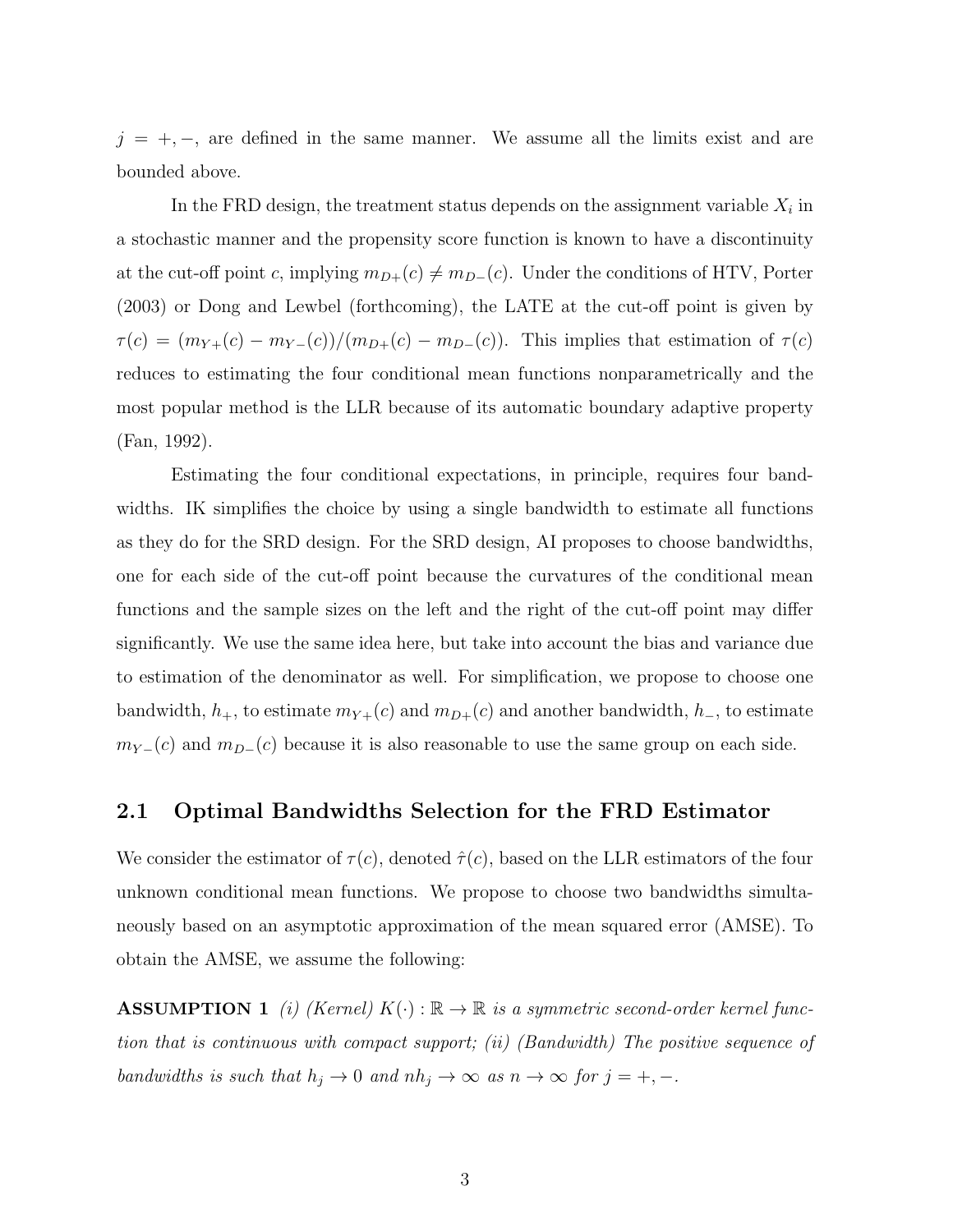Let  $D$  be an open set in  $\mathbb{R}$ , k be a nonnegative integer,  $\mathcal{C}_k$  be the family of k times continuously differentiable functions on D and  $g^{(k)}(\cdot)$  be the kth derivative of  $g(\cdot) \in C_k$ . Let  $\mathcal{G}_k(\mathcal{D})$  be the collection of functions g such that  $g \in \mathcal{C}_k$  and  $|g^{(k)}(x) - g^{(k)}(y)| \leq$  $M_k |x - y|^{\alpha}, x, y, z \in \mathcal{D}$ , for some positive  $M_k$  and some  $\alpha$  such that  $0 < \alpha \leq 1$ .

ASSUMPTION 2 The density of  $X$ ,  $f$ , which is bounded above and strictly positive at c, is an element of  $\mathcal{G}_1(\mathcal{D})$  where  $\mathcal D$  is an open neighborhood of c.

**ASSUMPTION 3** Let  $\delta$  be some positive constant. The  $m_{Y+}$ ,  $\sigma_{Y+}^2$  and  $\sigma_{YD+}$  are elements of  $\mathcal{G}_3(\mathcal{D}_1)$ ,  $\mathcal{G}_0(\mathcal{D}_1)$  and  $\mathcal{G}_0(\mathcal{D}_1)$ , respectively, where  $\mathcal{D}_1$  is a one-sided open neighborhood of c,  $(c, c + \delta)$ . Analogous conditions hold for  $m_{Y-}$ ,  $\sigma_{Y-}^2$  and  $\sigma_{YD-}$  on  $\mathcal{D}_0$  where  $\mathcal{D}_0$  is a one-sided open neighborhood of c,  $(c - \delta, c)$ .

The following approximation holds for the MSE under the conditions stated above. LEMMA 1 Suppose Assumptions 1–3 hold. Then, it follows that

$$
MSE_n(h_+, h_-) = \frac{1}{(\tau_D(c))^2} \left\{ \left[ \phi_1(c)h_+^2 - \phi_0(c)h_-^2 \right] + \left[ \psi_1(c)h_+^3 - \psi_0(c)h_-^3 \right] + o\left(h_+^3 + h_-^3\right) \right\}^2 + \frac{v}{nf(c)(\tau_D(c))^2} \left\{ \frac{\omega_1(c)}{h_+} + \frac{\omega_0(c)}{h_-} \right\} + o\left(\frac{1}{nh_+} + \frac{1}{nh_-}\right) \tag{1}
$$

where, for  $j = +,-$  and  $k = Y, D, \tau_D(c) = m_{D+}(c) - m_{D-}(c), \omega_j(c) = \sigma_{Yj}^2(c) +$  $\tau(c)^2\sigma_{Dj}^2(c) - 2\tau(c)\sigma_{YDj}(c), \, \phi_j(c) = C_1\left[m_{Yj}^{(2)}(c) - \tau(c)m_{Dj}^{(2)}(c)\right], \, \psi_j(c) = \zeta_{Yj}(c) - \tau(c)\zeta_{Dj}(c),$ 

$$
\zeta_{kj}(c) = (-j) \left\{ \xi_1 \left[ \frac{m_{kj}^{(2)}(c)}{2} \frac{f^{(1)}(c)}{f(c)} + \frac{m_{kj}^{(3)}(c)}{6} \right] - \xi_2 \frac{m_{kj}^{(2)}(c)}{2} \frac{f^{(1)}(c)}{f(c)} \right\},\,
$$

 $C_1 = (\mu_2^2 - \mu_1 \mu_3)/2(\mu_0 \mu_2 - \mu_1^2), v = (\mu_2^2 \nu_0 - 2\mu_1 \mu_2 \nu_1 + \mu_1^2 \nu_2)/(\mu_0 \mu_2 - \mu_1^2)^2, \xi_1 = (\mu_2 \mu_3 - \mu_1^2 \mu_2)$  $(\mu_1\mu_4)/(\mu_0\mu_2-\mu_1^2), \xi_2=(\mu_2^2-\mu_1\mu_3)(\mu_0\mu_3-\mu_1\mu_2)/(\mu_0\mu_2-\mu_1^2)^2, \mu_j=\int_0^\infty u^jK(u)du,$  $\nu_j = \int_0^\infty u^j K^2(u) du.$ 

A standard approach applied in this context is to minimize the following AMSE, ignoring higher order terms:

$$
AMSE(h_+, h_-) = \frac{1}{(\tau_D(c))^2} \Big\{ \phi_+(c)h_+^2 - \phi_-(c)h_-^2 \Big\}^2 + \frac{v}{nf(c)(\tau_D(c))^2} \left\{ \frac{\omega_1(c)}{h_+} + \frac{\omega_0(c)}{h_-} \right\}.
$$
\n(2)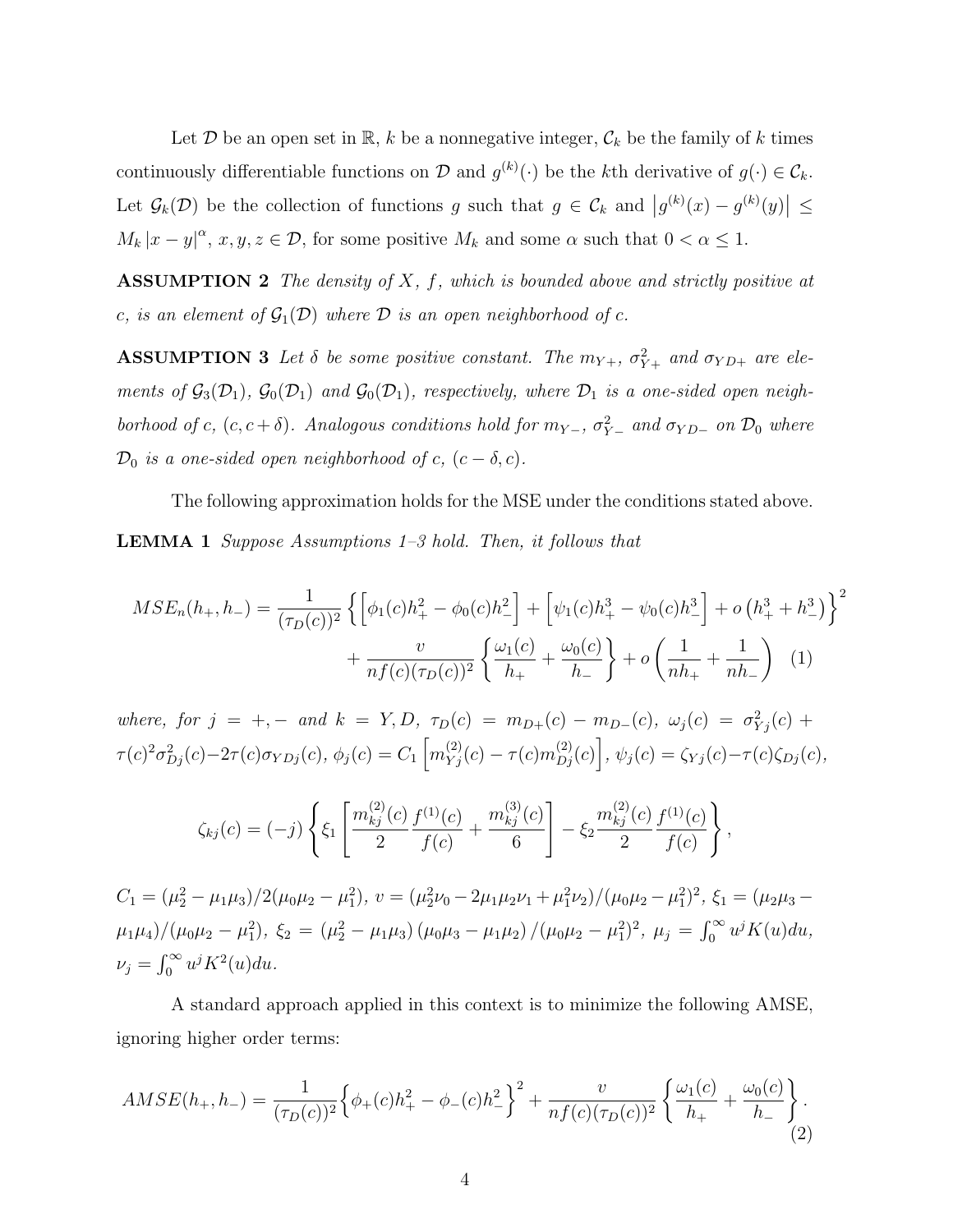As AI observed, (i) while the optimal bandwidths that minimize the AMSE (2) are welldefined when  $\phi_+(c) \cdot \phi_-(c) < 0$ , they are not well-defined when  $\phi_+(c) \cdot \phi_-(c) > 0$  because the bias term can be removed by a suitable choice of bandwidths and the bias-variance trade-off breaks down.<sup>2</sup> (ii) When the trade-off breaks down, a new optimality criterion becomes necessary in order to take higher-order bias terms into consideration. We define the asymptotically first-order optimal (AFO) bandwidths, following AI.

DEFINITION 1 The AFO bandwidths for the FRD estimator minimize the AMSE defined by

$$
AMSE_{1n}(h_+,h_-) = \frac{1}{(\tau_D(c))^2} \Big\{ \phi_+(c)h_+^2 - \phi_-(c)h_-^2 \Big\}^2 + \frac{v}{nf(c)(\tau_D(c))^2} \left\{ \frac{\omega_+(c)}{h_+} + \frac{\omega_-(c)}{h_-} \right\},\,
$$

when  $\phi_{+}(c) \cdot \phi_{-}(c)$  < 0. When  $\phi_{+}(c) \cdot \phi_{-}(c) > 0$ , the AFO bandwidths for the FRD estimator minimize the AMSE defined by

$$
AMSE_{2n}(h_+,h_-) = \frac{1}{(\tau_D(c))^2} \left\{ \psi_+(c)h_1^3 - \psi_-(c)h_-^3 \right\}^2 + \frac{v}{nf(c)(\tau_D(c))^2} \left\{ \frac{\omega_+(c)}{h_+} + \frac{\omega_-(c)}{h_-} \right\}
$$

subject to the restriction  $\phi_+(c)h_+^2 - \phi_-(c)h_-^2 = 0$  under the assumption of  $\psi_+(c)$  $\{\phi_+(c)/\phi_-(c)\}^{3/2}\psi_-(c) \neq 0.$ 

When  $\phi_{+}(c) \cdot \phi_{-}(c) < 0$ , the AFO bandwidths minimize the standard AMSE (2). When  $\phi_{+}(c) \cdot \phi_{-}(c) > 0$ , the AFO bandwidths minimize the sum of the squared second-order bias term and the variance term under the restriction that the first-order bias term be removed. Inspecting the objective function, the resulting AFO bandwidths are  $O(n^{-1/5})$ when  $\phi_{+}(c) \cdot \phi_{-}(c) < 0$  and  $O(n^{-1/7})$  when  $\phi_{+}(c) \cdot \phi_{-}(c) > 0$ <sup>3</sup>

When  $\phi_{+}(c) \cdot \phi_{-}(c) > 0$ , Definition 1 shows that  $MSE_n$  is of order  $O(n^{-6/7})$ , which implies that the MSE based on the AFO bandwidths converges to zero faster than  $O(n^{-4/5})$ , the rate attained by the single bandwidth approaches such as the IK method. When  $\phi_{+}(c) \cdot \phi_{-}(c) < 0$ , they are of the same order. However, it can be shown that the ratio of the AMSE based on the AFO bandwidths to that based on IK never exceeds one asymptotically (see Section 2.2 of AI).

<sup>&</sup>lt;sup>2</sup>This is the reason why IK proceed with assuming  $h_+ = h_-.$ 

<sup>3</sup>The explicit expression of the AFO bandwidths are provided in the Supplemental Material.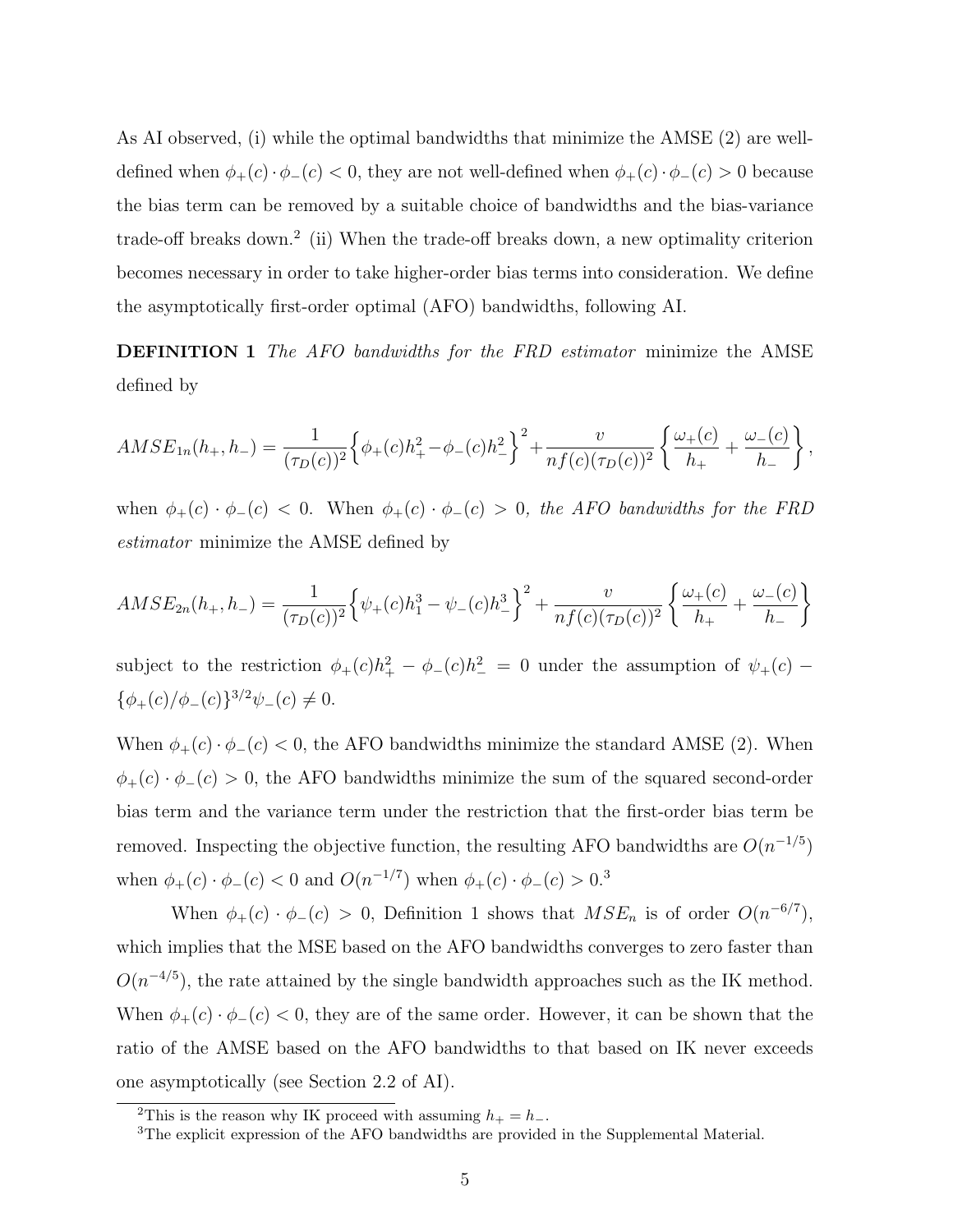#### 2.2 Feasible Automatic Bandwidth Choice

The feasible bandwidths is based on a modified version of the estimated AMSE (MMSE) as in AI. It is defined by

$$
MMSE_n^p(h_+, h_-) = \left\{\hat{\phi}_+(c)h_1^2 - \hat{\phi}_-(c)h_-^2\right\}^2 + \left\{\hat{\psi}_+(c)h_1^3 - \hat{\psi}_-(c)h_-^3\right\}^2 + \frac{v}{n\hat{f}(c)}\left\{\frac{\hat{\omega}_+(c)}{h_1} + \frac{\hat{\omega}_-(c)}{h_-}\right\} \tag{3}
$$

where  $\hat{\phi}_j(c)$ ,  $\hat{\psi}_j(c)$ ,  $\hat{\omega}_j(c)$  and  $\hat{f}(c)$  are consistent estimators of  $\phi_j(c)$ ,  $\psi_j(c)$ ,  $\omega_j(c)$  and  $f(x)$  for  $j = +, -$ , respectively. A key characteristic of the MMSE is that one does not need to know the sign of the product of the second derivatives a priori and that there is no need to solve the constrained minimization problem.

Let  $(\hat{h}_+,\hat{h}_-)$  be a combination of bandwidths that minimizes the MMSE given in (3). The next theorem shows that  $(\hat{h}_+,\hat{h}_-)$  is asymptotically as good as the AFO bandwidths.

**THEOREM 1** Suppose that the conditions stated in Lemma 1 hold. Assume further that  $\hat{\phi}_j(c) \stackrel{p}{\rightarrow} \phi_j(c)$ ,  $\hat{\psi}_j(c) \stackrel{p}{\rightarrow} \psi_j(c)$ ,  $\hat{f}(c) \stackrel{p}{\rightarrow} f(c)$  and  $\hat{\omega}_j(c) \stackrel{p}{\rightarrow} \omega_j(c)$  for  $j = +, -,$ respectively. Also assume  $\psi_{+}(c) - {\phi_{+}(c)/\phi_{-}(c)}^{3/2}\psi_{-}(c) \neq 0$ . Then, the following hold.

$$
\frac{\hat{h}_{+}}{h_{+}^{\dagger}} \xrightarrow{p} 1, \quad \frac{\hat{h}_{-}}{h_{-}^{\dagger}} \xrightarrow{p} 1, \quad and \quad \frac{MMSE_{n}^{p}(\hat{h}_{+}, \hat{h}_{-})}{MSE_{n}(h_{+}^{\dagger}, h_{-}^{\dagger})} \xrightarrow{p} 1.
$$

where  $(h_+^{\dagger}, h_-^{\dagger})$  are the AFO bandwidths.

The first part of Theorem 1 shows that the bandwidths based on the plug-in version of the MMSE are asymptotically equivalent to the AFO bandwidths and the second part exhibits that the minimum value of the MMSE is asymptotically the same as the MSE evaluated at the AFO bandwidths. Theorem 1 shows that the bandwidths based on the MMSE possess the desired asymptotic properties. Theorem 1 calls for pilot estimates for  $\phi_j(c)$ ,  $\psi_j(c)$ ,  $f(c)$  and  $\omega_j(c)$  for  $j = +, -$ . A detailed procedure about how to obtain the pilot estimates is given in the Supplemental Material.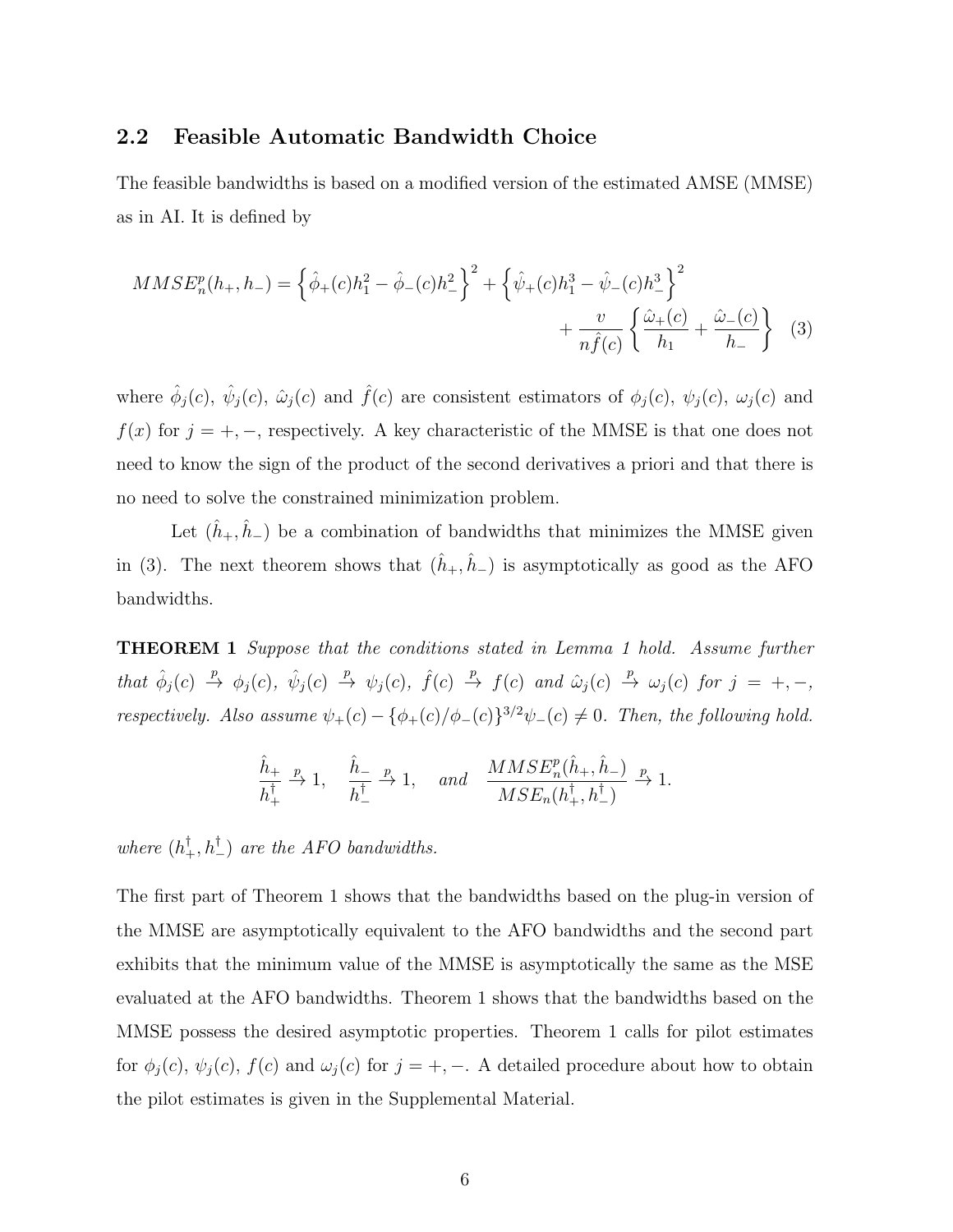### 3 Simulation

We conduct simulation experiments that illustrate the advantage of the proposed method and a potential gain for using bandwidths tailored to the FRD design over the bandwidths tailored to the SRD design. Application of a bandwidth developed for the SRD to the FRD context seems common in practice.<sup>4</sup>

Simulation designs are as follows. For the treatment probability,  $E[D|X=x] =$  $\frac{1}{\sqrt{2}}$  $\frac{1}{2\pi} \int_{-\infty}^{x} \exp\left[-\frac{(u+1.28)^2}{2}\right]$  $\frac{(1.28)^2}{2}$  du for  $x \geq 0$  and  $\frac{1}{\sqrt{2}}$  $\frac{1}{2\pi} \int_{-\infty}^{x} \exp\left[-\frac{(u-1.28)^2}{2}\right]$  $\frac{(1.28)^2}{2}$  du for  $x < 0$ . This leads to the discontinuity size of 0.8. The graph is depicted in Figure 1-(a).

For the conditional expectation functions of the observed outcome,  $E[Y|X=x]$ , we consider two designs, which are essentially the same as Designs 2 and 4 of AI for the the SRD design. The specification for the assignment variable and the additive error are exactly the same as that considered by  $IK^5$ . They are depicted in Figures 1-(b) and 1-(c). We use data sets of 500 observations with 10,000 repetitions.



Figure 1: Simulation Designs. (a) Treatment probability, (b)  $E[Y|X=x]$  for Design 1, (c)  $E[Y|X=x]$  for Design 2.

The results are presented in Table 1 and Figure 2. Four bandwidth selection methods, MMSE-f, MMSE-s, IK-f and IK-s, are examined. MMSE-f is the new method proposed in the paper and MMSE-s is the one proposed for the SRD design by AI. IK-f and IK-s are the methods proposed by IK for the FRD and SRD designs, respectively.

<sup>4</sup>For example, Imbens and Kalyanaraman (2012, Section 5.1) state that the bandwidth choice for the FRD estimator is often similar to the choice for the SRD estimator of only the numerator of the FRD estimand.

<sup>&</sup>lt;sup>5</sup>The exact functional form of  $E[Y|X=x]$ , the specification for the assignment variable and the additive error are provided in the Supplemental Material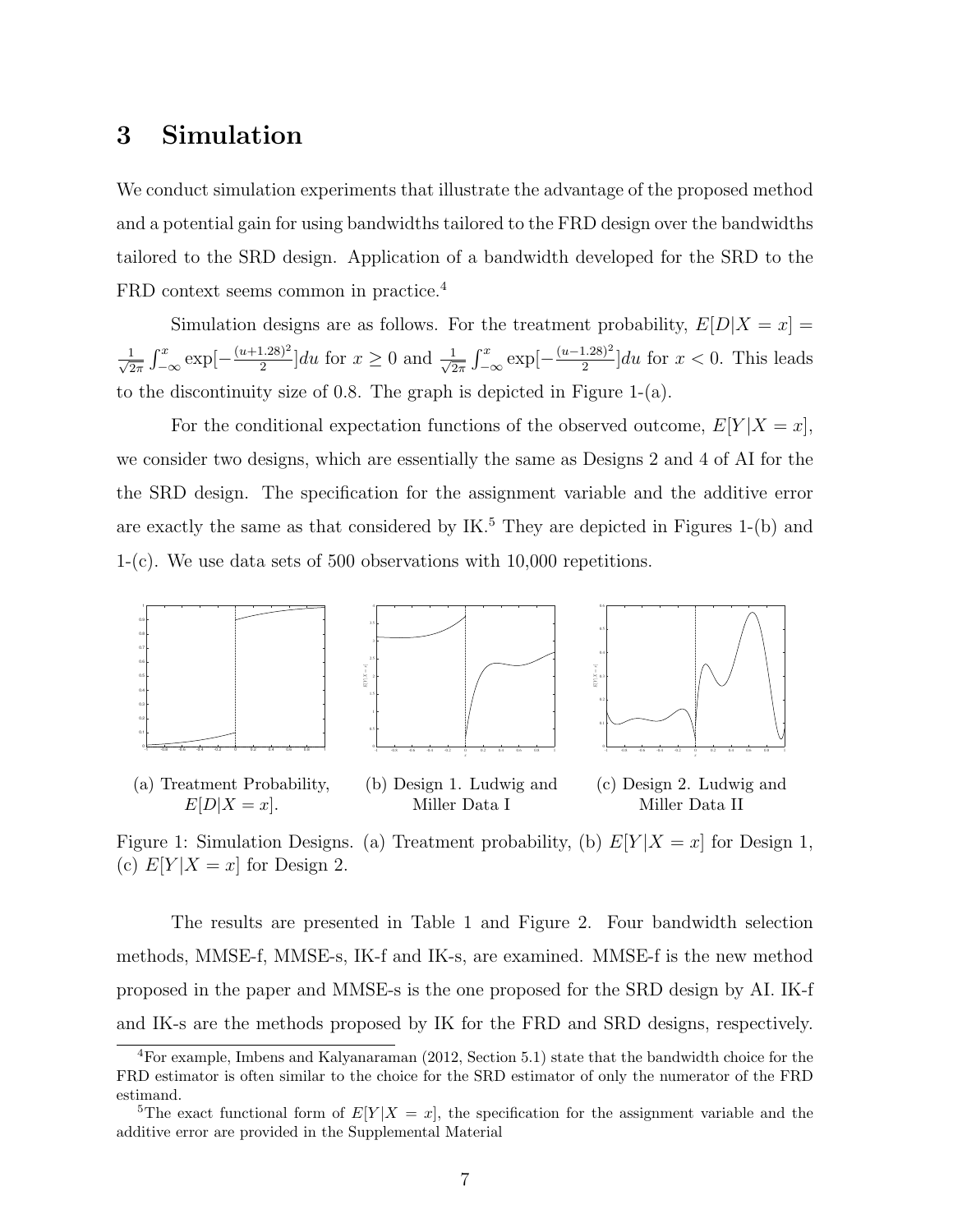|                |        | $h_{+}$ |           | $h_{-}$ |       | $\hat{\tau}$ |             |            |
|----------------|--------|---------|-----------|---------|-------|--------------|-------------|------------|
| Design         | Method | Mean    | <b>SD</b> | Mean    | SD    | <b>Bias</b>  | <b>RMSE</b> | Efficiency |
|                | MMSE-f | 0.056   | 0.033     | 0.097   | 0.100 | 0.037        | 0.168       |            |
|                | $IK-f$ | 0.177   | 0.033     |         |       | 0.180        | 0.192       | 0.876      |
|                | MMSE-s | 0.235   | 0.109     | 0.489   | 0.259 | 0.339        | 0.373       | 0.450      |
|                | $IK-s$ | 0.325   | 0.068     |         |       | 0.443        | 0.451       | 0.373      |
| $\overline{2}$ | MMSE-f | 0.226   | 0.091     | 0.624   | 0.214 | $-0.002$     | 0.072       |            |
|                | $IK-f$ | 0.284   | 0.052     |         |       | 0.087        | 0.097       | 0.739      |
|                | MMSE-s | 0.227   | 0.092     | 0.628   | 0.215 | $-0.002$     | 0.072       |            |
|                | $IK-s$ | 0.337   | 0.072     |         |       | 0.093        | 0.101       | 0.709      |

Table 1: Bias and RMSE for the FRDD, n=500

The bandwidths for MMSE-s and IK-s are computed based only on the numerator of the FRD estimator and the same bandwidths are used to estimate the denominator. Table 1 reports the mean and standard deviation of the bandwidths, the bias and root mean squared error (RMSE) for the FRD estimates, and the relative efficiency based on the RMSE.<sup>6</sup> Figure 2 shows the simulated CDF for the distance of the FRD estimate from the true value.

Examining Table 1 and Figure 2-(a), for Design 1, MMSE-f performs significantly better than all other methods. For Design 2, Table 1 and Figure 2-(b) indicate that MMSE-f and MMSE-s performs comparably but clearly dominate IK methods currently widely used. In cases we examined, the new method performs better than currently available methods and using methods specifically developed for the FRD dominates the method developed for the SRD.

### Acknowledgement

This research was supported by Grants-in-Aid for Scientific Research No. 22243020 and No. 23330070 from the Japan Society for the Promotion of Science. Yoko Sakai provided expert research assistance.

 ${}^{6}$ The bias and RMSE are 5% trimmed versions since unconditional finite sample variance is infinite.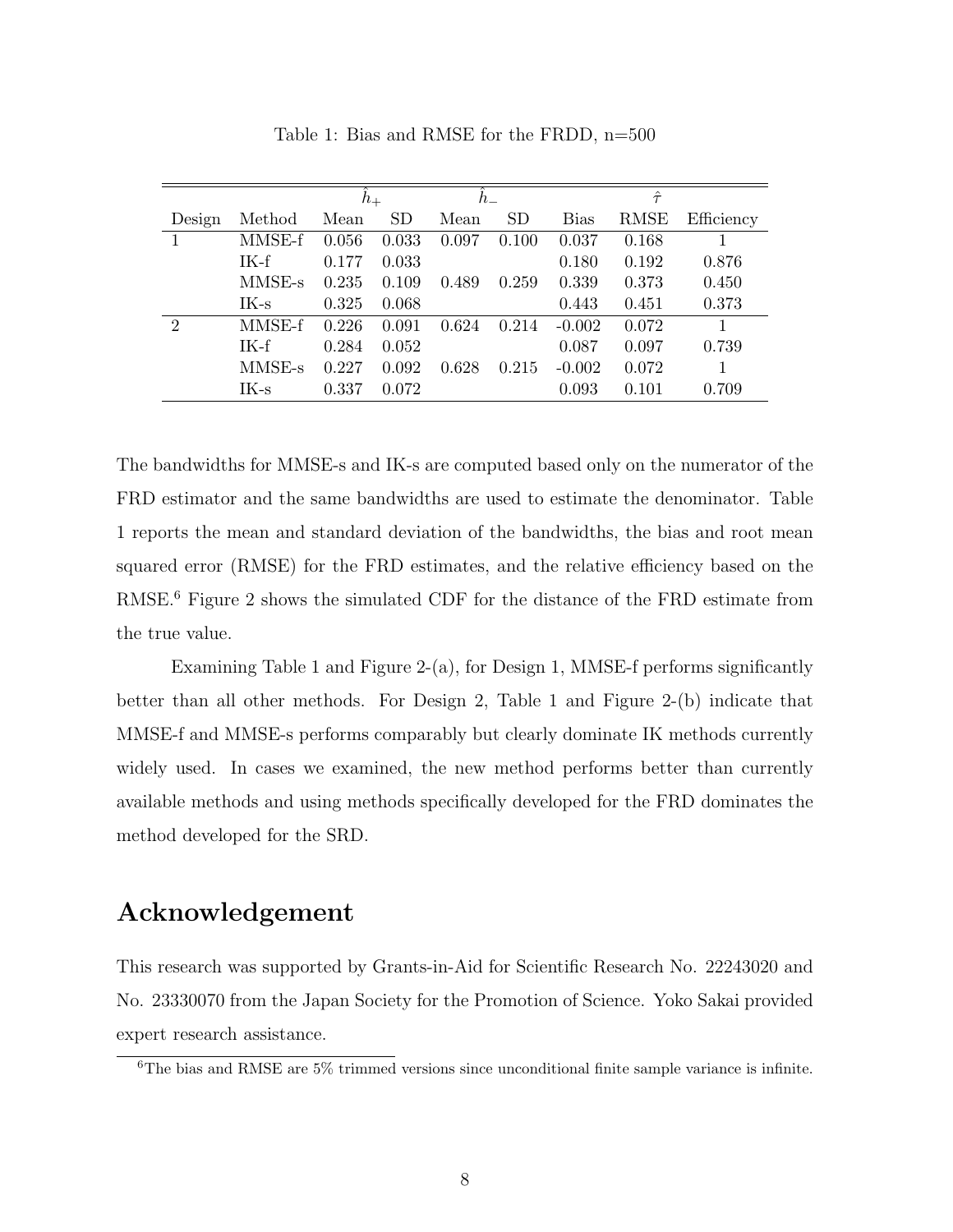

(a) Design 1. Ludwig and Miller Data I (b) Design 2. Ludwig and Miller Data II Figure 2: Simulated CDF of  $|\hat{\tau} - \tau|$  for different bandwidth selection rules

## References

- Arai, Y., and H. Ichimura (2015): "Simultaneous selection of optimal bandwidths for the sharp regression discontinuity estimator," CIRJE-F-889, CIRJE, Faculty of Economics, University of Tokyo.
- DONG, Y., AND A. LEWBEL (forthcoming): "Identifying the effect of changing the policy threshold in regression discontinuity," Review of Economics and Statistics.
- Fan, J. (1992): "Design-adaptive nonparametric regression," Journal of the American Statistical Association, 87, 998–1004.
- HAHN, J., P. TODD, AND W. VAN DER KLAAUW (2001): "Identification and estimation of treatment effects with a regression-discontinuity design," Econometrica, 69, 201– 209.
- IMBENS, G. W., AND K. KALYANARAMAN (2012): "Optimal bandwidth choice for the regression discontinuity estimator," Review of Economic Studies, 79, 933–959.
- Porter, J. (2003): "Estimation in the regression discontinuity model," Mimeo.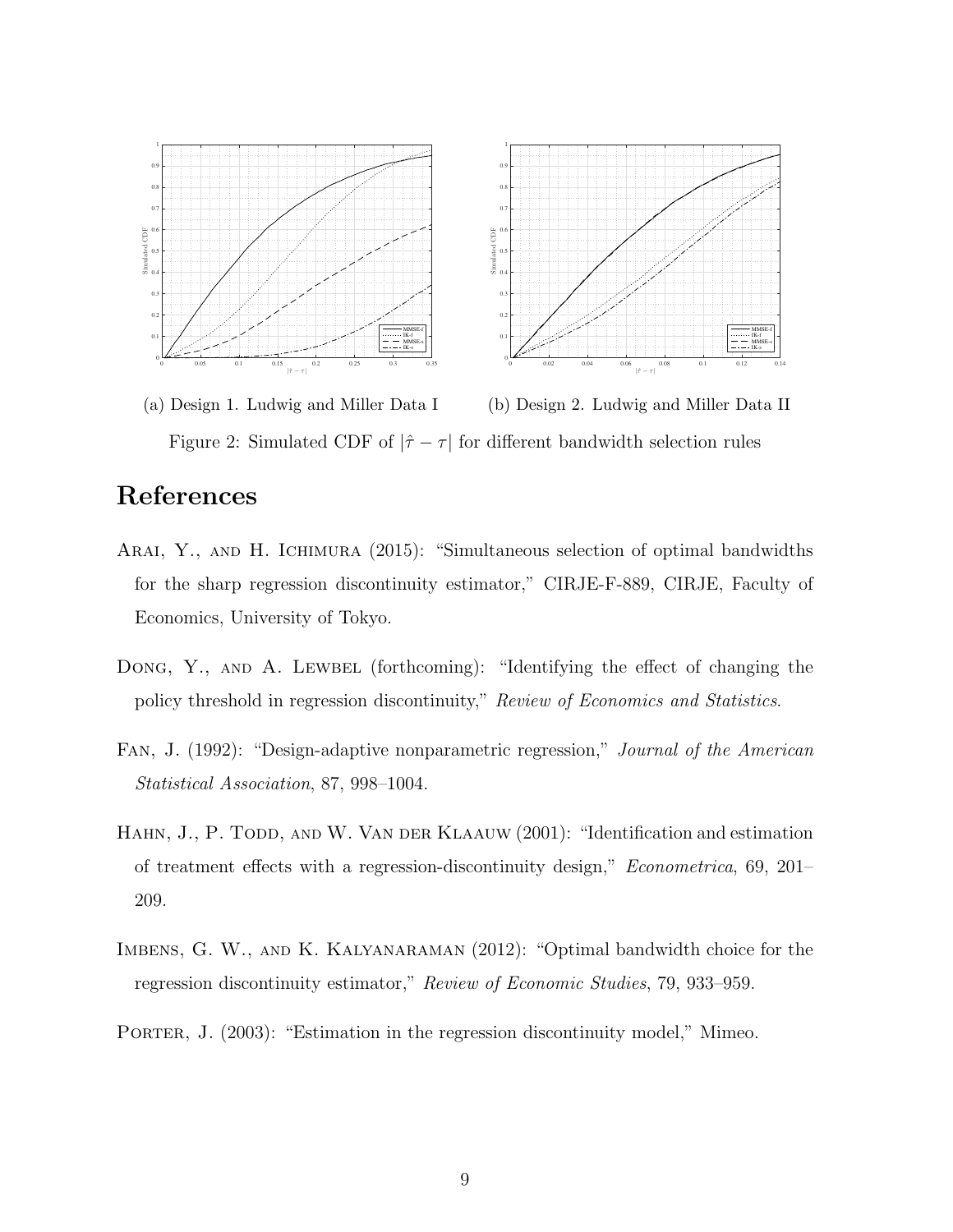# Supplement to "Optimal Bandwidth Selection for the Fuzzy Regression Discontinuity Estimator"

Yoichi Arai<sup>∗</sup>and Hidehiko Ichimura†

### Introduction

Section 1 provides an explicit expression of the AFO bandwidths. Section 2 describes details about our simulation experiment. A sketch of the proof for Lemma 1 is provided in Section 3. Section 4 briefly describes how to obtain pilot estimates.

### 1 Definition of the AFO Bandwidths

DEFINITION 1 The AFO bandwidths for the fuzzy RD estimator minimize the AMSE defined by

$$
AMSE_{1n}(h) = \frac{1}{(\tau_D(c))^2} \Big\{ \phi_+(c)h_+^2 - \phi_-(c)h_-^2 \Big\}^2 + \frac{v}{nf(c)(\tau_D(c))^2} \left\{ \frac{\omega_+(c)}{h_+} + \frac{\omega_-(c)}{h_-} \right\}.
$$

when  $\phi_{+}(c) \cdot \phi_{-}(c) < 0$ . Their explicit expressions are given by  $h_{+}^{*} = \theta^{*} n^{-1/5}$  and  $h^*_- = \lambda^* h^*_+,$  where

$$
\theta^* = \left\{ \frac{v\omega_+(c)}{4f(c)\phi_+(c)\left[\phi_+(c) - \lambda^{*2}\phi_-(c)\right]} \right\}^{1/5} \quad \text{and} \quad \lambda^* = \left\{ -\frac{\phi_+(c)\omega_-(c)}{\phi_-(c)\omega_+(c)} \right\}^{1/3}.
$$
 (1)

<sup>∗</sup>National Graduate Institute for Policy Studies (GRIPS), 7-22-1 Roppongi, Minato-ku, Tokyo 106-8677, Japan; yarai@grips.ac.jp

<sup>†</sup>Department of Economics, University of Tokyo, 7-3-1 Hongo, Bunkyo-ku, Tokyo, 113-0033, Japan; ichimura@e.u-tokyo.ac.jp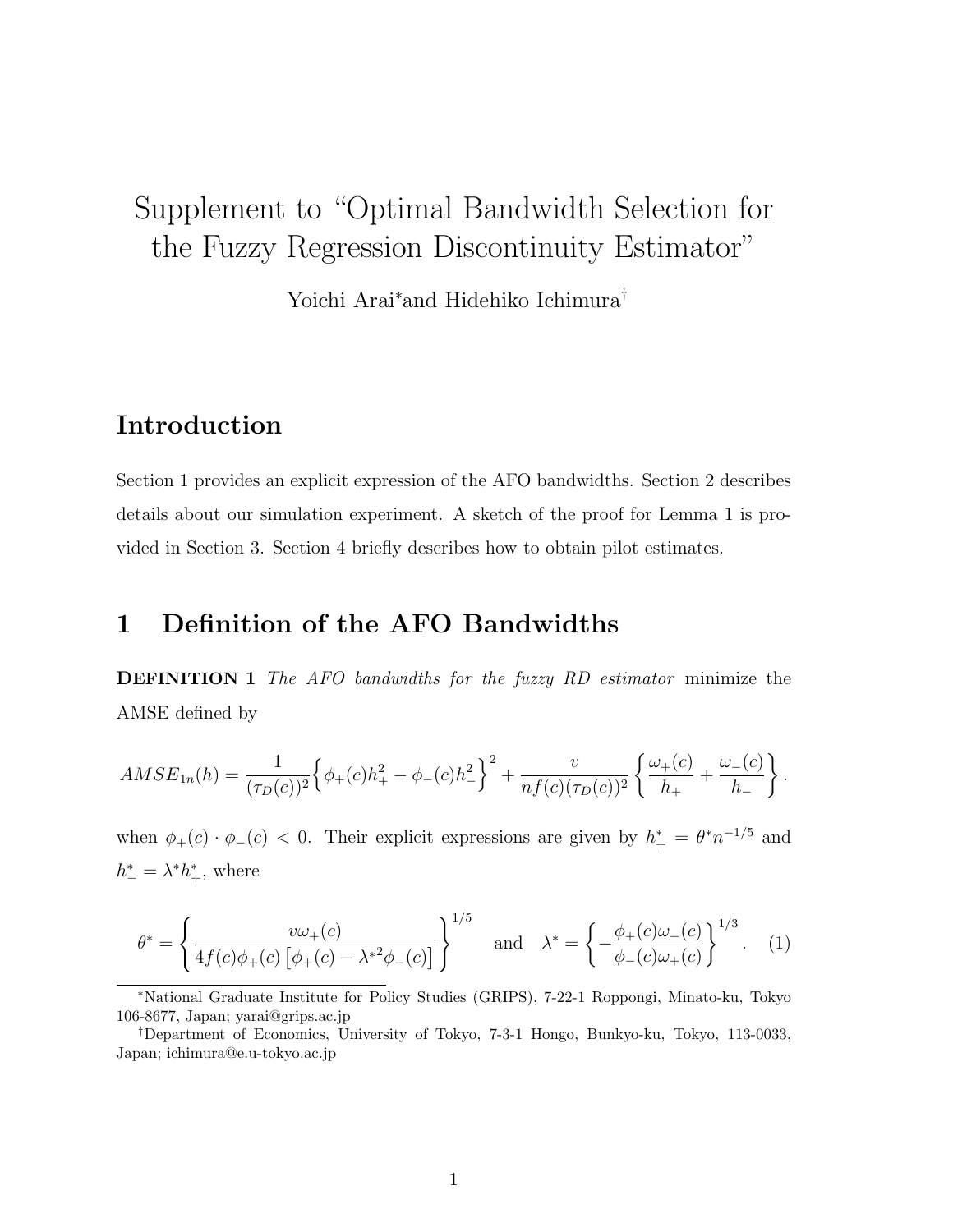When  $\phi_{+}(c) \cdot \phi_{-}(c) > 0$ , the AFO bandwidths for the fuzzy RD estimator minimize the AMSE defined by

$$
AMSE_{2n}(h) = \frac{1}{(\tau_D(c))^2} \left\{ \psi_+(c)h_1^3 - \psi_-(c)h_-^3 \right\}^2 + \frac{v}{nf(c)(\tau_D(c))^2} \left\{ \frac{\omega_+(c)}{h_+} + \frac{\omega_-(c)}{h_-} \right\}
$$

subject to the restriction  $\phi_{+}(c)h_{+}^{2} - \phi_{-}(c)h_{-}^{2} = 0$  under the assumption of  $\psi_{+}(c)$  –  $\{\phi_+(c)/\phi_-(c)\}^{3/2}\psi_-(c) \neq 0$ . Their explicit expressions are given by  $h_{+}^{**} = \theta^{**}n^{-1/7}$ and  $h_{-}^{**} = \lambda^{**} h_{+}^{**}$ , where

$$
\theta^{**} = \left\{ \frac{v \left[ \omega_+(c) + \omega_-(c) / \lambda^{**} \right]}{6f(c) \left[ \psi_+(c) - \lambda^{**} \psi_-(c) \right]^2} \right\}^{1/7} \text{ and } \lambda^{**} = \left\{ \frac{\phi_+(c)}{\phi_-(c)} \right\}^{1/2}
$$

.

### 2 Simulation Designs

Let  $\ell_1(x) = E[Y(1)|X = x]$  and  $\ell_0 = E[Y(0)|X = x]$ . A functional form for each design is given as follows:

(a) Design 1

$$
\ell_j(x) = \begin{cases} \alpha_j + 18.49x - 54.8x^2 + 74.3x^3 - 45.02x^4 + 9.83x^5 & \text{if } x > 0, \\ \alpha_j + 2.99x + 3.28x^2 + 1.45x^3 + 0.22x^4 + 0.03x^5 & \text{if } x \le 0, \end{cases}
$$

where  $(\alpha_1, \alpha_0) = (-0.17, 4.13)$ .

(b) Design 2

$$
\ell_j(x) = \begin{cases} \alpha_j + 5.76x - 42.56x^2 + 120.90x^3 - 139.71x^4 + 55.59x^5 & \text{if } x > 0, \\ \alpha_j - 2.26x - 13.14x^2 - 30.89x^3 - 31.98x^4 - 12.1x^5 & \text{if } x \le 0, \end{cases}
$$

where  $(\alpha_1, \alpha_0) = (0.0975, 0.0225)$ .

The assignment variable  $X_i$  is given by  $2Z_i - 1$  for each design where  $Z_i$  have a Beta distribution with parameters  $\alpha = 2$  and  $\beta = 4$ . We consider a normally distributed additive error term with mean zero and standard deviation 0.1295 for the outcome equation.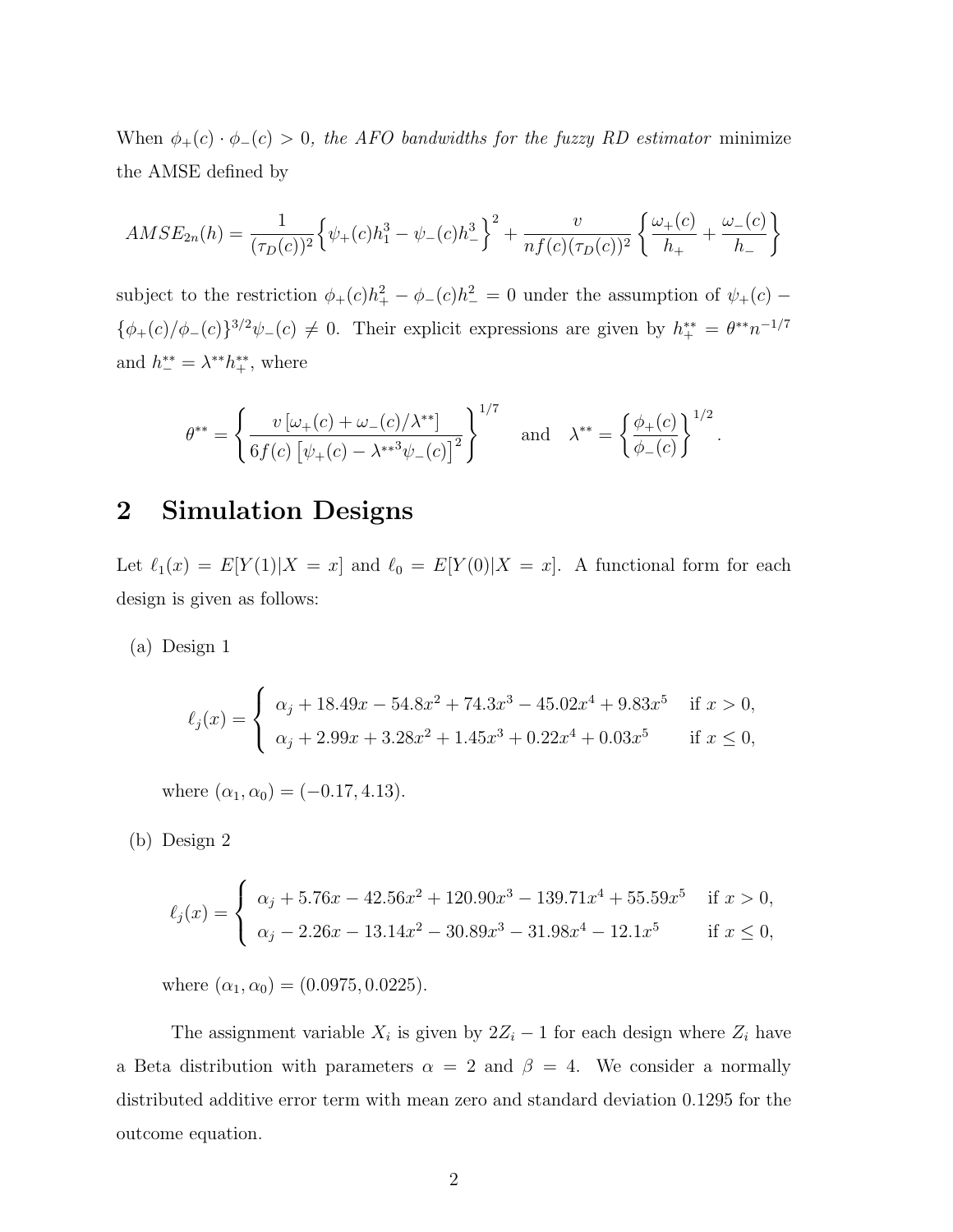### 3 Proofs

Proof of Lemma 1: As in the proof of Lemma A2 of Calonico, Cattaneo, and Titiunik (2014), we utilize the following expansion

$$
\frac{\hat{\tau}_Y(c)}{\hat{\tau}_D(c)} - \frac{\tau_Y(c)}{\tau_D(c)} = \frac{1}{\tau_D(c)} \left( \hat{\tau}_Y(c) - \tau_Y(c) \right) - \frac{\tau(c)}{\tau_D(c)} \left( \hat{\tau}_D(c) - \tau_D(c) \right)
$$
\n
$$
+ \frac{\tau(c)}{\tau_D(c)\hat{\tau}_D(c)} \left( \hat{\tau}_D(c) - \tau_D(c) \right)^2 - \frac{1}{\tau_D(c)\hat{\tau}_D(c)} \left( \hat{\tau}_Y(c) - \tau_Y(c) \right) \left( \hat{\tau}_D(c) - \tau_D(c) \right). \tag{2}
$$

Since the treatment of the variance component is exactly the same as that by IK, we only discuss the bias component. Observe that Lemma 1 of Arai and Ichimura (2015) implies the bias of  $\hat{\tau}_Y(c)$  and  $\hat{\tau}_D(c)$  are equal to

$$
C_1 \left[ m_{Y+}^{(2)}(c)h_+^2 - m_{Y-}^{(2)}(c)h_-^2 \right] + \left[ \zeta_{Y1}(c)h_+^3 - \zeta_{Y0}(c)h_-^3 \right] + o\left(h_+^3 + h_-^3\right)
$$

and

$$
C_1 \left[ m_{D+}^{(2)}(c) h_+^2 - m_{D-}^{(2)}(c) h_-^2 \right] + \left[ \zeta_{D1}(c) h_+^3 - \zeta_{D0}(c) h_-^3 \right] + o\left( h_+^3 + h_-^3 \right),
$$

respectively. Combining these with the expansion given by (2) produces the required result.

### 4 Procedures to Obtain Pilot Estimates

Procedures to obtain pilot estimates for  $m_{Yj}^{(2)}(c)$ ,  $m_{Yj}^{(3)}(c)$ ,  $f(c)$ ,  $f^{(1)}(c)$ , and  $\sigma_{Yj}^2(c)$ , for  $j = +, -$ , are exactly the same as those for the sharp RD design by AI (see Appendix A of AI). Pilot estimates for  $m_{D_j}^{(2)}(c)$ ,  $m_{D_j}^{(3)}(c)$ ,  $\sigma_{D_j}^2(c)$ , for  $j = +, -$ , can be obtained by replacing the role of Y by D in Step 2 and 3 of Appendix A of AI. Pilot estimates for  $\sigma_{YDj}(c)$ ,  $j = +, -$  are obtained analogously to  $\sigma_{Yj}^2(c)$ . We obtain a pilot estimate for  $\tau_D(c)$  by applying the sharp RD framework with the outcome variable D and the assignment variable X.